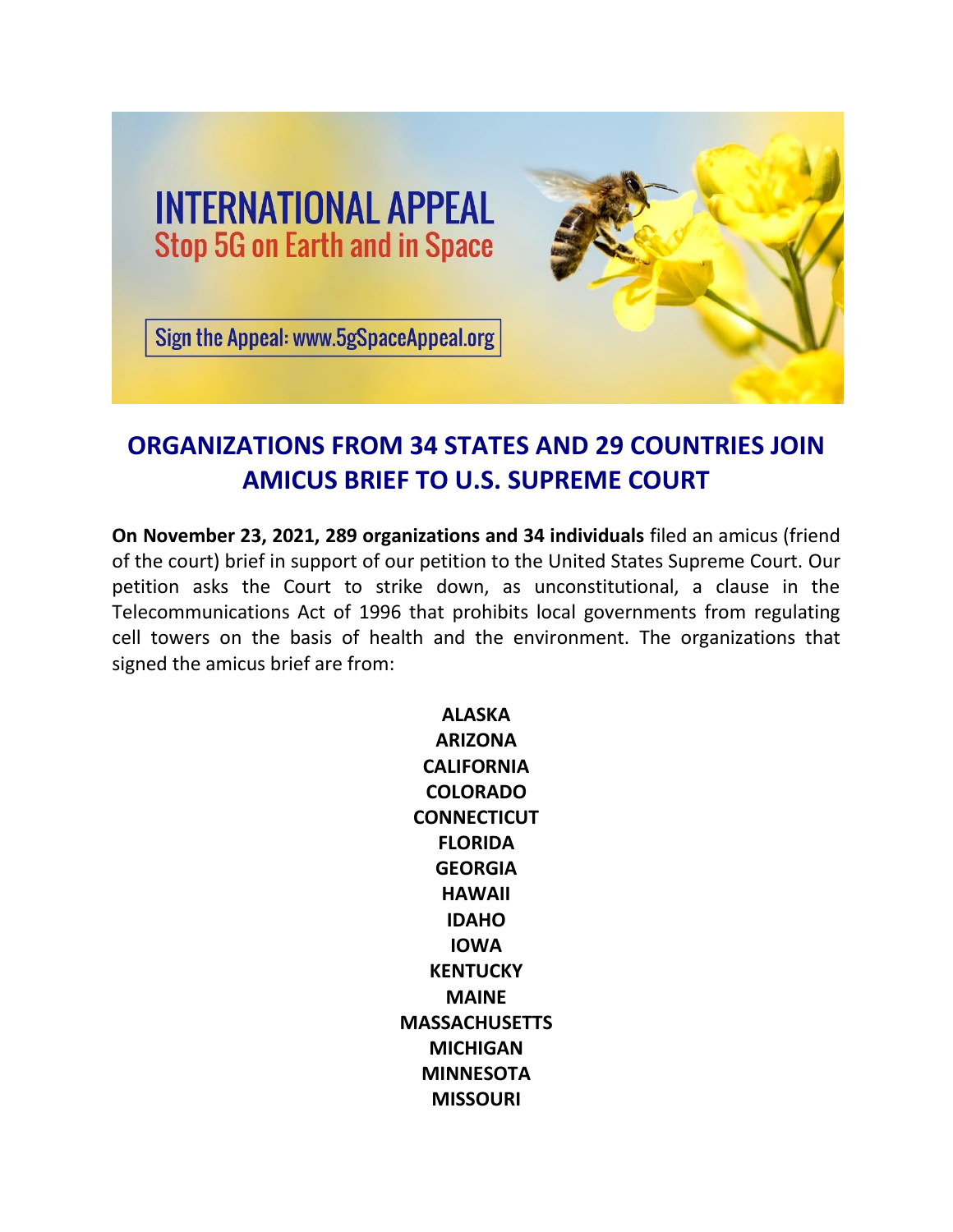**NEVADA NEW HAMPSHIRE NEW JERSEY NEW MEXICO NEW YORK NORTH CAROLINA OHIO OREGON** PENNSYLVANIA **RHODE ISLAND SOUTH CAROLINA TEXAS UTAH VERMONT VIRGINIA WASHINGTON WEST VIRGINIA WISCONSIN** 

and from:

**ARGENTINA AUSTRALIA AUSTRIA BELGIUM CANADA CHILE DENMARK FRANCE GERMANY IRELAND ISRAEL JAPAN MEXICO MONACO NETHERLANDS NEW ZEALAND NORWAY PANAMA**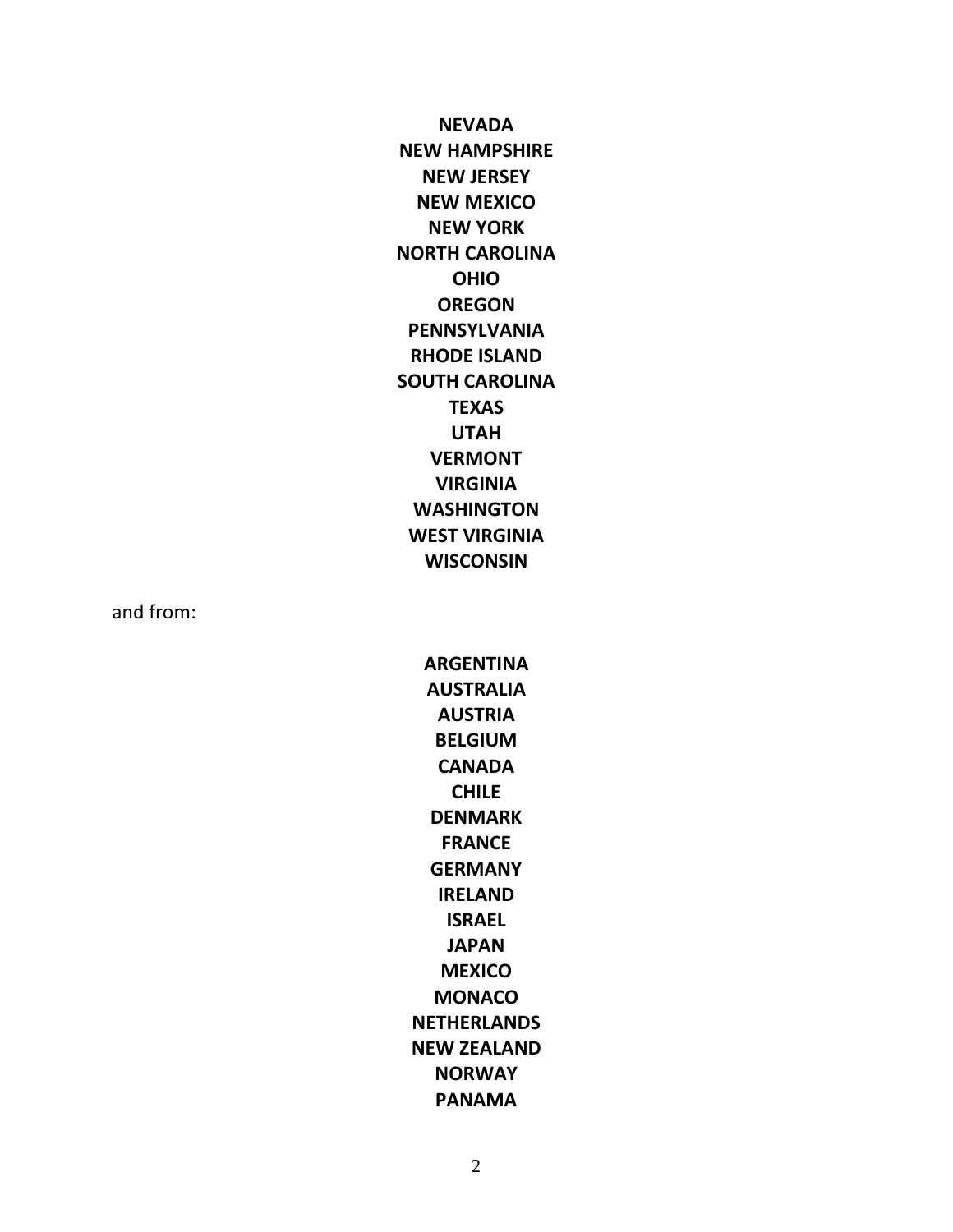**PERU PHILIPPINES PORTUGAL ROMANIA SLOVAKIA SOUTH AFRICA SPAIN SWEDEN SWITZERLAND UNITED KINGDOM**

In addition, the following national organizations signed the amicus brief:

#### **AMERICANS FOR RESPONSIBLE TECHNOLOGY BUILDING BIOLOGY INSTITUTE MOMS ACROSS AMERICA NATIONAL ASSOCIATION FOR CHILDREN AND SAFE TECHNOLOGY NATIONAL ASSOCIATION FOR ENVIRONMENTAL MEDICINE NATIONAL SOCIETY OF LEADERSHIP AND SUCCESS ORGANIC CONSUMERS ASSOCIATION**

And the following international organizations signed:

### **FAI FEDERACIÓN AMBIENTALISTA INTERNACIONAL (International Environmental Federation) INTERNATIONAL EMF ALLIANCE INTERNATIONAL INSTITUTE FOR HUMAN ACCOUNTABILITY INTERNATIONAL NETWORK FOR SAFE TECHNOLOGY, ENVIRONMENTAL POLICY & PROTECTION (INSTEPP) STOP 5G INTERNATIONAL TAKE BACK YOUR HEALTH INTERNATIONAL**

And the following organization representing Latin America signed:

### **LATINOAMÉRICA POR TECNOLOGÍA SEGURA (LATAMxTS) (Latin America for Safe Technology)**

The amici are not just EMF and Stop 5G organizations. They are also doctors, therapists, performing artists, and environmental organizations of all kinds: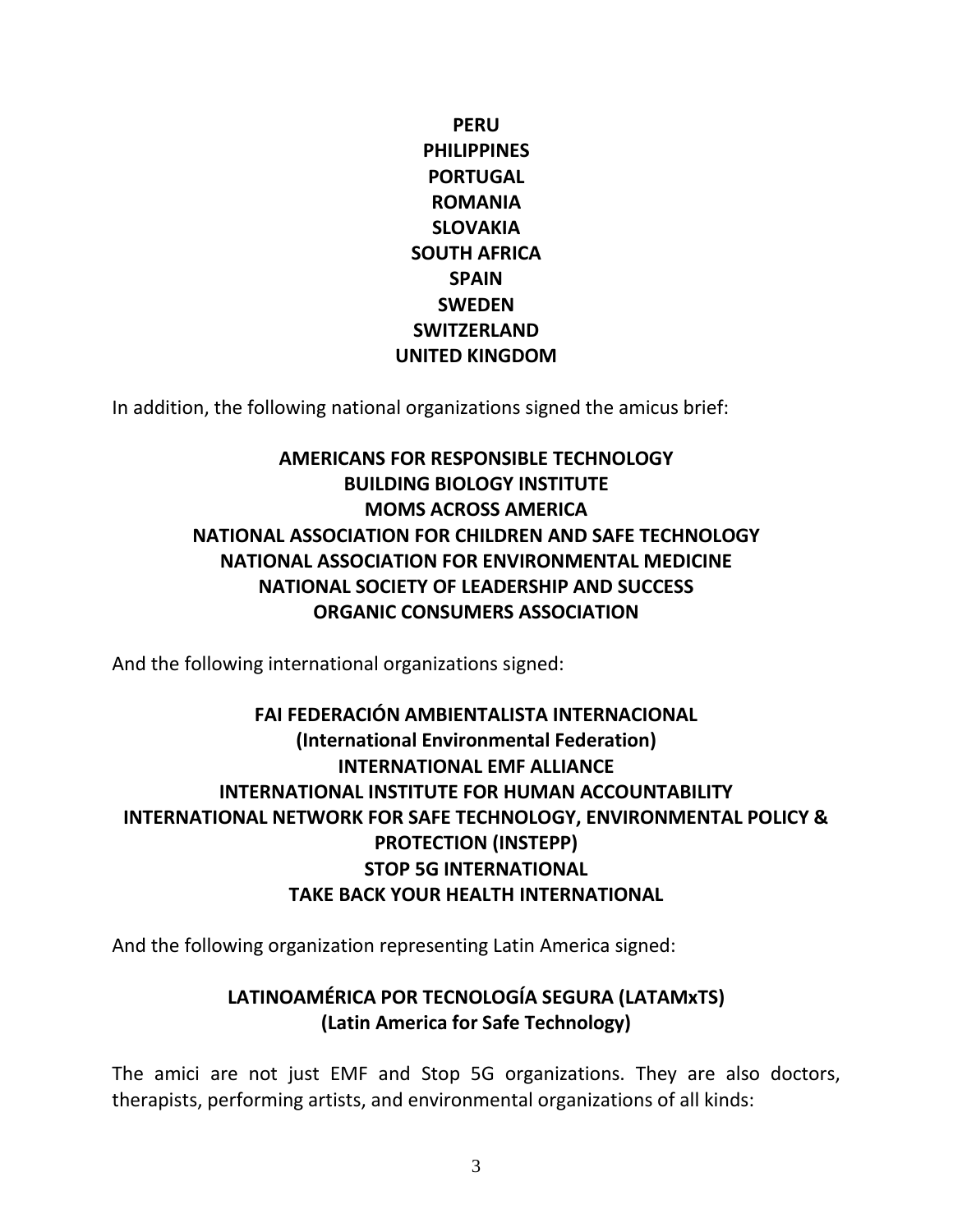**1-800-EARTH Rights of Nature Health & Habitat Community Planet Foundation Malibu Agricultural Society Santa Barbara Green Sisters Willits Environmental Center Once A Forest NY4Whales Ocean Mammal Institute Help Our Planet Earth Vermonters for a Clean Environment Be The Change Earth Alliance Entre Terre et Ciel Natur-Akademie Freundliche Erde e.v. Terra SOS-tenible Urobia, Parque Ecológico Sortir du Nucléaire The Conscious Farmer Artemis Bees Cornwall Lovers Environmental Activists Network Mind Your Wildlife Manors and others.**

You can read all of the filed documents on the Supreme Court's website: [the petition](https://www.supremecourt.gov/DocketPDF/21/21-629/196710/20211025140205639_Santa%20Fe%20Alliance%20Petition.pdf) we filed on October 25, 2021; [the amicus brief](https://www.supremecourt.gov/DocketPDF/21/21-629/201178/20211123153745013_41714%20pdf%20Gregory%20br.pdf) that was filed on November 23, 2021 in support of our petition; and [the list of all the amici.](https://www.supremecourt.gov/DocketPDF/21/21-629/201178/20211123153851603_41714%20pdf%20Gregory%20app.pdf)

We have about one and a half months to circulate these three documents far and wide, in order to get publicity and widespread support from around the world, before our petition goes before the Supreme Court for consideration. We want the general public to start talking about our petition, so that the Supreme Court hears about it from many sources, and knows that it is important. The Petitioners are Santa Fe Alliance for Public Health and Safety, Arthur Firstenberg, and Monika Steinhoff. The Respondents are the City of Santa Fe, the Attorney General of New Mexico, and the United States of America. The Respondents have until December 29, 2021 to answer our petition. We then have until January 12, 2022 to reply to them. The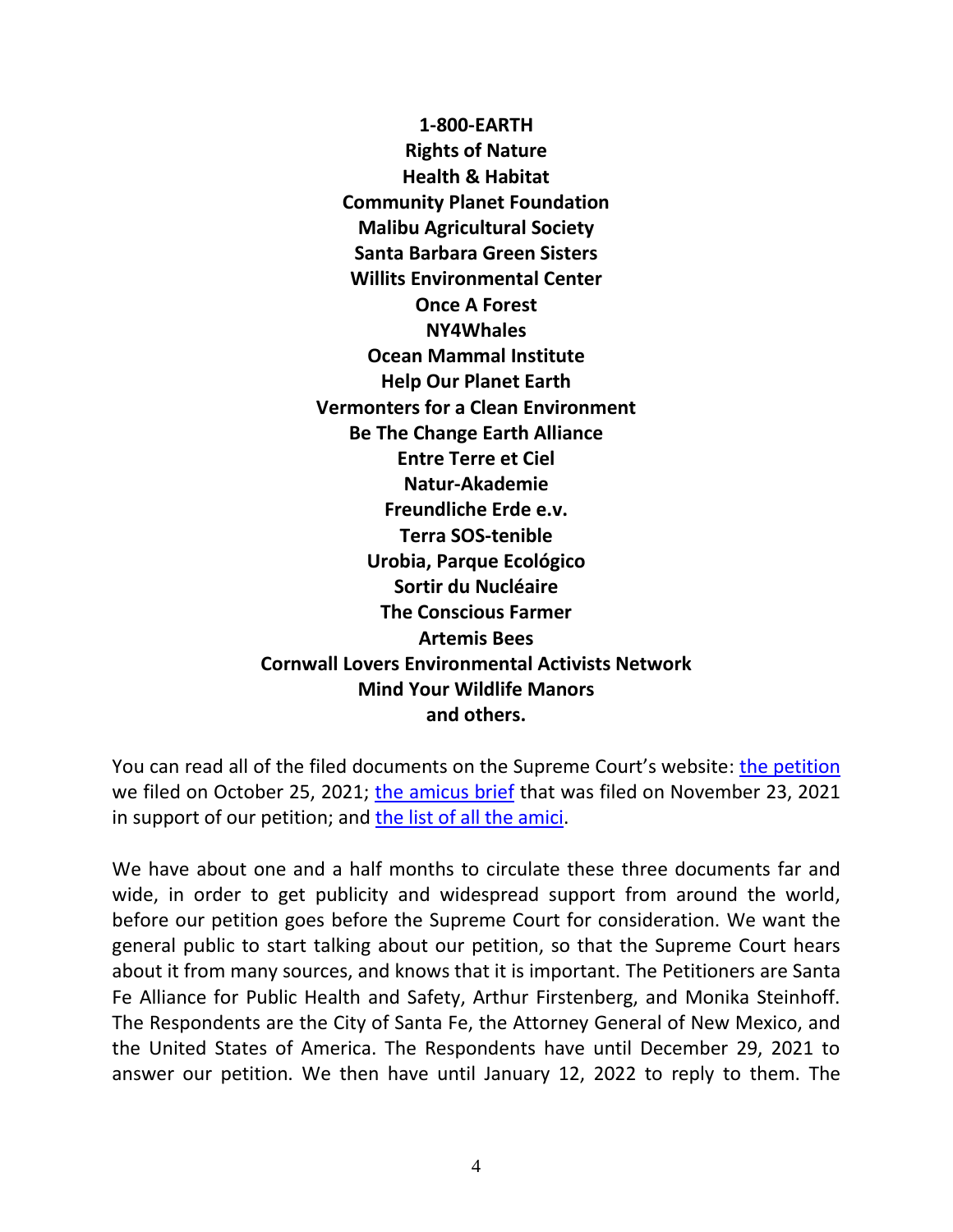petition then goes to the Court for its consideration, to decide whether or not to hear our case.

**Please forward the three documents** – [the petition,](https://www.supremecourt.gov/DocketPDF/21/21-629/196710/20211025140205639_Santa%20Fe%20Alliance%20Petition.pdf) [the amicus brief,](https://www.supremecourt.gov/DocketPDF/21/21-629/201178/20211123153745013_41714%20pdf%20Gregory%20br.pdf) and [the list of](https://www.supremecourt.gov/DocketPDF/21/21-629/201178/20211123153851603_41714%20pdf%20Gregory%20app.pdf)  [amici](https://www.supremecourt.gov/DocketPDF/21/21-629/201178/20211123153851603_41714%20pdf%20Gregory%20app.pdf) -- to everyone you know. Send them to newspapers and radio and TV stations where you live. Send them to environmental organizations that you are members of, and to environmental organizations that you are not members of. Give them to your elected representatives. Distribute them in the street. Call radio talk shows. Tell everyone this petition is for the future of life on Earth. And it is. Not just because it is about cell towers. But because it represents the restoration to us all of the right to health, a clean environment, and a future. We must stop fighting one another, take back responsibility for how we live in the world, and unite in common cause. Democrats and Republicans, Liberals and Conservatives, blacks and whites, Christians and Muslims, rich and poor, advocates for insects, birds, whales and forests, and against plastics, pesticides, global warming, and both nuclear and wireless radiation. There are practically no insects or birds left, and the oceans are dying. This is an opportunity -- an opportunity to generate widespread awareness of this health and environmental problem and to build bridges and make connections that have not been possible until now.

Donations to support this effort are appreciated. The Cellular Phone Task Force is a 501(c)(3) nonprofit organization, and donations from U.S. residents are taxdeductible.

## **…[DONATE](https://www.5gspaceappeal.org/donate)...**

Arthur Firstenberg Author, *[The Invisible Rainbow: A History of Electricity and Life](https://www.chelseagreen.com/product/the-invisible-rainbow/)* Administrator, *[International Appeal to Stop 5G on Earth and in Space](https://www.5gspaceappeal.org/)*

> P.O. Box 6216 Santa Fe, NM 87502 USA phone: +1 505-471-0129 info@cellphonetaskforce.org November 30, 2021

*The last 32 newsletters, including this one, are available for downloading and sharing on the [Newsletters page](https://www.cellphonetaskforce.org/newsletters/) of the Cellular Phone Task Force. Some of the*